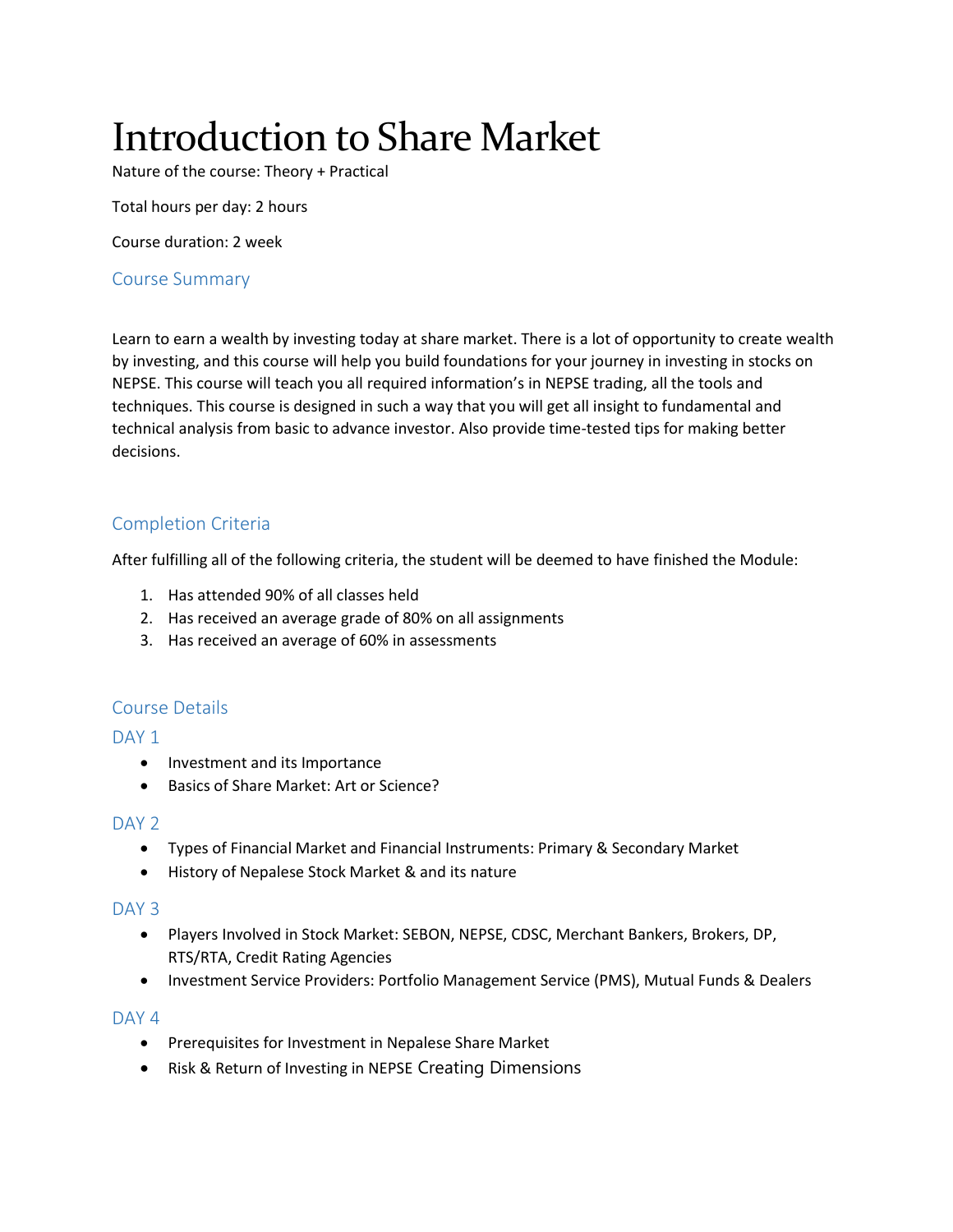#### DAY<sub>5</sub>

- Investment Vs. Speculation Vs. Gambling
- Factors impacting Share Price (EIC Model)

#### DAY<sub>6</sub>

- Fundamental Analysis (Company Specific)
	- Balance Sheet & P/L Breakdown Analysis

#### DAY<sub>7</sub>

- Fundamental Analysis (Company Specific)
	- Ratio Analysis: EPS, PE, PEG, CAGR, CD, NPL, DPS, Gearing, Loss Ratio, Combined Ratio, etc.
	- Relative and Absolute Valuation

#### DAY<sub>8</sub>

- Technical Analysis
	- Overview of Technical Analysis and Pillers of TA
	- Candlestick Patterns

#### DAY 9

- Technical Analysis
	- Leading & Lagging Indicators, Oscillators & Divergences: Price Action, RSI, MACD, Bollinger Bands, Ichimoku Clouds, Moving Averages, OBV, Supertrends, etc
	- Fibonacci Ratio and Volume Analysis

#### DAY 10

Fundamental Case Studies: Drill session on recently published report of each sector

#### DAY 11

Technical Case Studies: Drill session on trending scrips

## DAY 12

- Behavioral Analysis and Investment Bias & its Mitigation
	- Anchoring Bias
	- Regret Aversion Bias
	- Disposition Effect Bias
	- Hindsight Bias
	- Familiarity Bias
	- Self-Attribution Bias
	- Trend Chasing Bias
	- Worry

#### DAY 13

• Broker Analysis: Floor Sheet, Market Depth, Accumulation/ Distribution, Broker Holdings